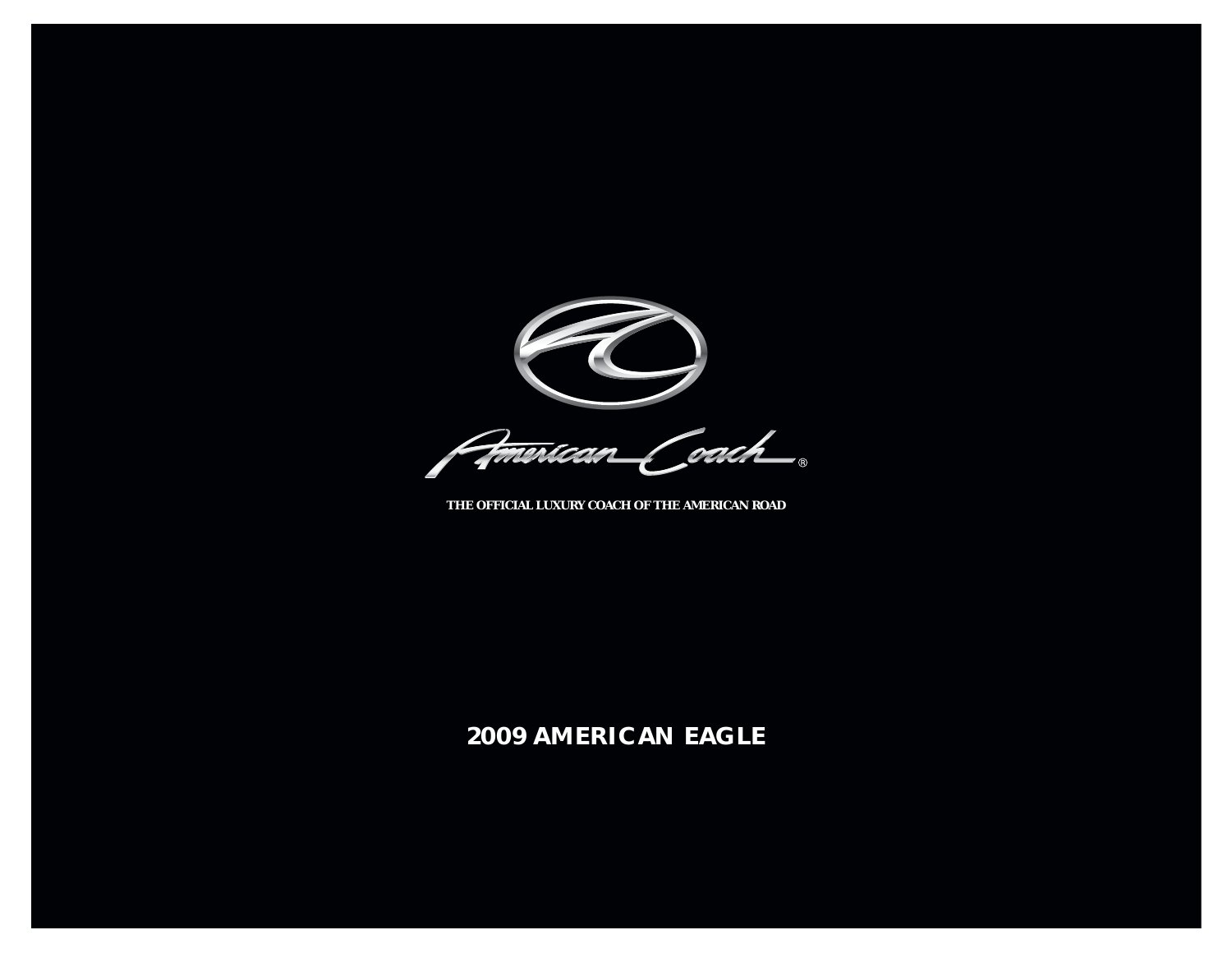









 Not all available options are shown. See your American Coach dealer or visit our website at www.AmericanCoach.com to see all available options. Seatbelt configuration may vary depending on options chosen.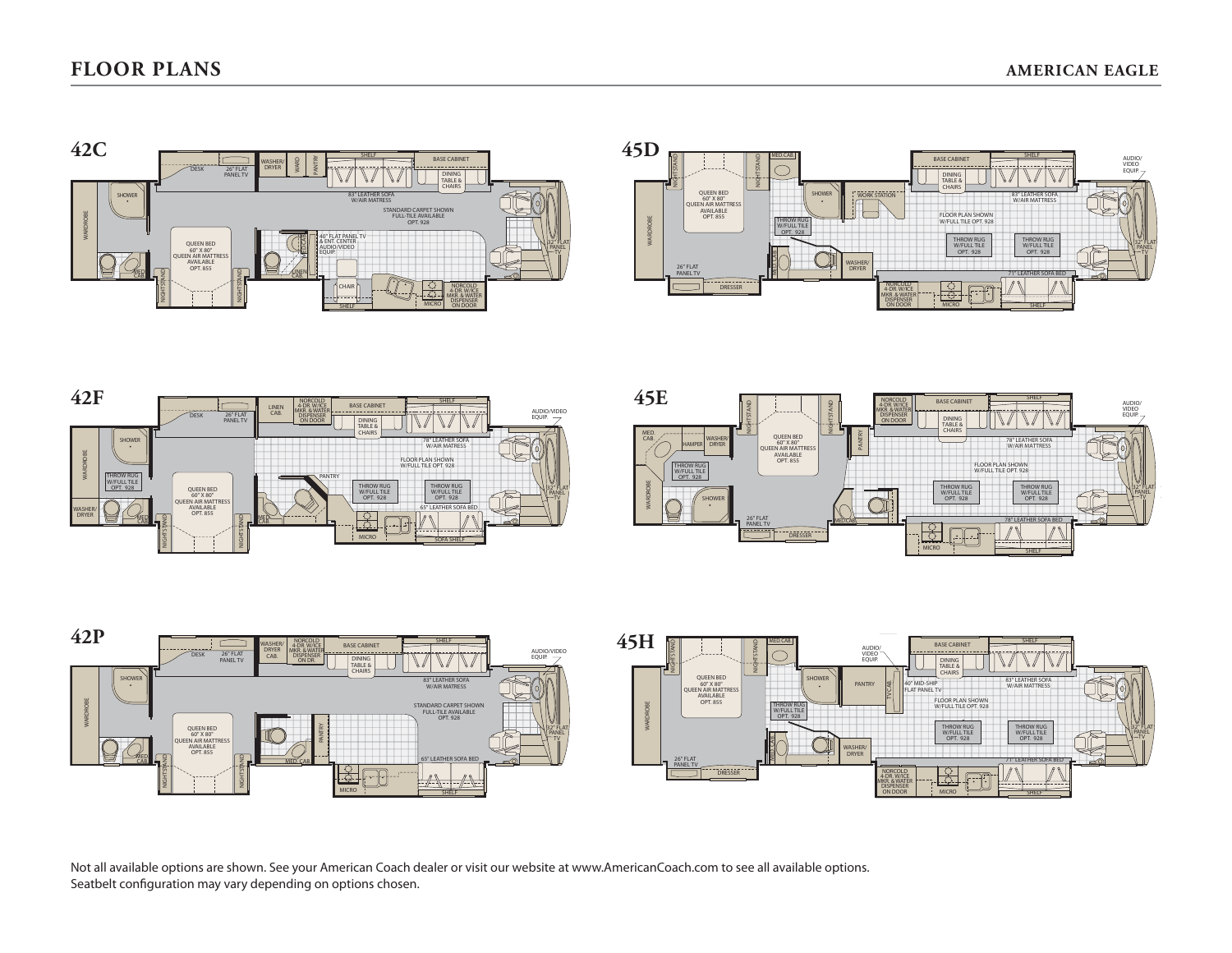### **FEATURES INTERIOR**

#### **GENERAL AMENITIES**

- Decorative Wood Window Treatments
- Solid Wood Face Framed Cabinetry
- Decorative Ceiling and Air Plenum
- Polished Porcelain Tile Floor w/Décor Accents at Entry, Galley
- Fan-Tastic® Fan Rain Sensor Vents (3)
- Interior Multi-Plex Switches
- Mystera Solid Surface Window Shelves

#### **DRIVER CONVENIENCE**

- Navion®/R5000 Information and Entertainment Center; AM, FM, Single CD, MP3, Camera Monitor w/One Way Audio
- Dash Storage with Corian® Top
- 6-Way Power Driver Seat (Leather)
- 6-Way Power Passenger Seat (Leather)
- Sirius® Satellite Radio (6 Month Subscription)
- Smart Wheel w/Leather and Burl Wood Trim
- Top Mounted Intermittent Windshield Wiper System w/Wet Arm
- Power Driver Window
- One-Piece Windshield Bonded to Steel
- Denso® Dash Climate Control System

# **FEATURES EXTERIOR**

#### **CHASSIS/ENGINE**

- Liberty Chassis w/E-Coated Platform
- Spartan® MMGT, Modular Chassis System w/ Cummins ISL 425HP (42' Models)
- Spartan® K2, Modular Chassis System w/ Cummins ISM 500HP (42' & 45' Models)
- Allison® 3000 MH, 6-Speed Transmission (w/425 HP Engines)
- Allison® 4000 MH, 6-Speed Transmission (w/500 HP Engines)
- Independent Front Suspension
- 315/80R LRH 22.5" Michelin Radial Tires
- Aluminum Wheels
- Chassis Filter Service Center
- Automatic 4-Point Hydraulic Leveling System
- Trailer Hitch Receiver 15,000 #

#### **CONSTRUCTION**

- Electro-Coated Heavy Duty Steel Framing
- Aluminum Framed Wall Construction
- Interlocking Aluminum Framing Connections
- Vacu-bond® Walls, Roof and Floor
- 5 Layer Flooring with 3" Insulation
- 6 Layer Roof with 5 ¼" Bead Foam Insulation (at Centerline)
- DuPont® Automotive Paint (Cut and Buff )
- Adjustable Brake and Throttle Pedals
- Low Profile Automotive Style Dash
- Keyless Entry Door Access w/Key Fob
- "Day/Night" Double roller Power Shades

#### **LIVING ROOM**

- Electric Step Well Cover
- Centralized Command Center
- Automatic Generator Start System
- 30" Deep Living Room Slides (Select Models)

#### **GALLEY**

- Mystera Solid Surface Countertop "Non Drip" Edge Treatment
- Solid Surface Double Bowl Galley Sink
- Kohler Brand Faucet Hardware Galley
- Tile and Glass Tile Backsplash w/Decorative Inserts
- Solid Hardwood Drawer Fronts
- Roller Bearing Drawer Guides, Full Extension

#### **BEDROOM**

- Recessed Bedroom Ceiling Fan
- 30" Deep Bedroom Slides
- Queen Innerspring Pillow Top Mattress
- Full Length Rear Wardrobe
- One-Piece Fiberglass Roof
- Tuff-PEX Plumbing System

#### **GENERAL AMENITIES**

- Diamond Shield Protective Front Mask
- 2800-Watt Pure Sine Wave Inverter/Charger
- (4) Absorbed Glass Mat 6-Volt Batteries
- Electrical System Protection
- Chrome "Bus Style" Heated Mirrors w/Integrated Side View Cameras
- Sensa Tank Level Monitoring System
- Power Cord Reel, 50 AMP
- Full Width Rear Rock Guard
- Solar Charging Panel (63w)
- Power Luggage Door Locks w/Key Fob
- Keyless Entry Touch Pad/Entry Handle
- Power Double Entry Step "Bus Style"
- Multi-Plex Power Management Plus

#### **APPLIANCES**

• Onan® 10.0kW Quiet Diesel Generator

#### **WINDOWS/AWNINGS/DOORS**

- 30" Avionics Front Entry Door w/Air Latches
- Tinted Windows with Screens
- Power Entry Door Awning
- Roof Mounted Girard Patio Awnings, Door Side

#### **BATHROOM**

- Polished Mystera Solid Surface Lavvy Countertop w/Solid Surface Sink
- Kohler Faucet Hardware
- Tile and Glass Tile Backsplash w/Decorative Inserts

• Direct TV® HD, Digital Satellite Receiver

• Direct TV® HD, Digital Satellite Receiver • TracVision® R5 Series "In Motion" HD-DSS• Bose® Lifestyle 18 Home Entertainment

• Aqua Hot Hydronic Heating System • Three 15.0M Low Profile Roof Air

• Carbon (CO) Monoxide Detector/Alarm

• Leather Sofa Sleeper w/ Air Mattress (Door

• Girard Auto-Valance Shade Management

 • In Sink-Erator Hot/Cold Water Dispenser • Distressed Finish Accent Cabinet**OPTIONS EXTERIOR**

• Exterior Entertainment Center with Easy

• 2000-Watt Pure Sine Inverter / Charger, (4)

• 4 Girard Awnings Package (Select Models) • Automatic 4-Point Dual Leveling, Air and

• Waste Management System (Macerator)

• Norcold 100# Capacity Freezer • 2 Exterior Graphic Design Choices

• Propane (LP) Leak Detector/Alarm • Momentary Courtesy Lighting at Entry • Lighted Exterior Grab Handle w/Logo

• Heat Pump on Rear AC Unit

• Smoke Detector/Alarm

• Sony® 40" LCD HDTV (42C, 45H)

• GE Advantium® Convection Microwave Oven • Norcold® 12 cu. ft. 4 Door Refrigerator

GALLEY

LIVING ROOM

System

SAFETY

Side)

System • All Electric Coach

• Exterior Spotlight

Swing Arm

Hydraulic

System

AGM Batteries

• Power Water Hose Reel• Power Cord Remote (Key FOB) • 1st Full Bay 90" Slide Tray • 1st Full Bay 36" and 54" Slide Tray • 2nd Full Bay 90" Slide Tray • 2nd Full Bay 36" and 54" Slide Tray • 2nd Full Bay 54" Slide Tray w/Aqua Hot

• Sony® 32" LCD HDTV

HEATING/PLUMBING

Conditioners

• Fire Extinguisher

- Mystera Solid Surface Shower Base and Walls
- Clear Glass Decorative Shower Enclosure
- Residential China Bowl Flush Toilet
- Residential China Bowl Vacuum Flush Toilet (Rear Bath, Select Models)

#### **FURNITURE**

- Exclusive Design, Villa Furniture
- Polished Mystera Solid Surface Extending Dinette Table, 2 Decorative Chairs, 2 Folding Chairs
- Extra Deep Dinette with Base Cabinet Storage, Laptop Tray and Plug-ins

• Bose® 3-2-1 Home Theater System

**OPTIONS INTERIOR**• Stacked Washer/Dryer (Select Models) • Sony® 32" LCD HDTV (Bedroom) • Dometic® 14 cu. ft., Side Wise Refrigerator • Residential Refrigerator, 20 Cu. Ft w/Icemaker

• Dishwasher w/Wood Cabinet Front • Central Vacuum System w/Accessory Kit

• Sony® 40" LCD HDTV (Standard 42C, 45H)

• Dinette Face to Face Leather Wrap Around

• Select Comfort Queen Air Mattress • Select Comfort King Air Mattress • Full Tile Flooring w/Area Rugs

• Canadian Standards Build (Select Models)

• Washer/Dryer Ready (Deletes Washer/Dryer)

• Sony® 32" LCD HDTV (42P)

• Digital Video Recorder • Sony® Passenger GPS Monitor • Pressure Pro®, Tire Pressure Monitor • Garmin® Navigation System

Ensemble (Villa) • Heated Full Tile Floor • Premium Glaze Wood Finish• Custom Interior Request • King Bed with Pillow Top

• Factory V.I.P. Delivery

• Recessed Electric Cooktop • 3 Burner Range with Oven

#### **APPLIANCES**

BEDROOM

- GENERAL
- Vented Washer/Dryer

• Sony® 26" LCD HDTV